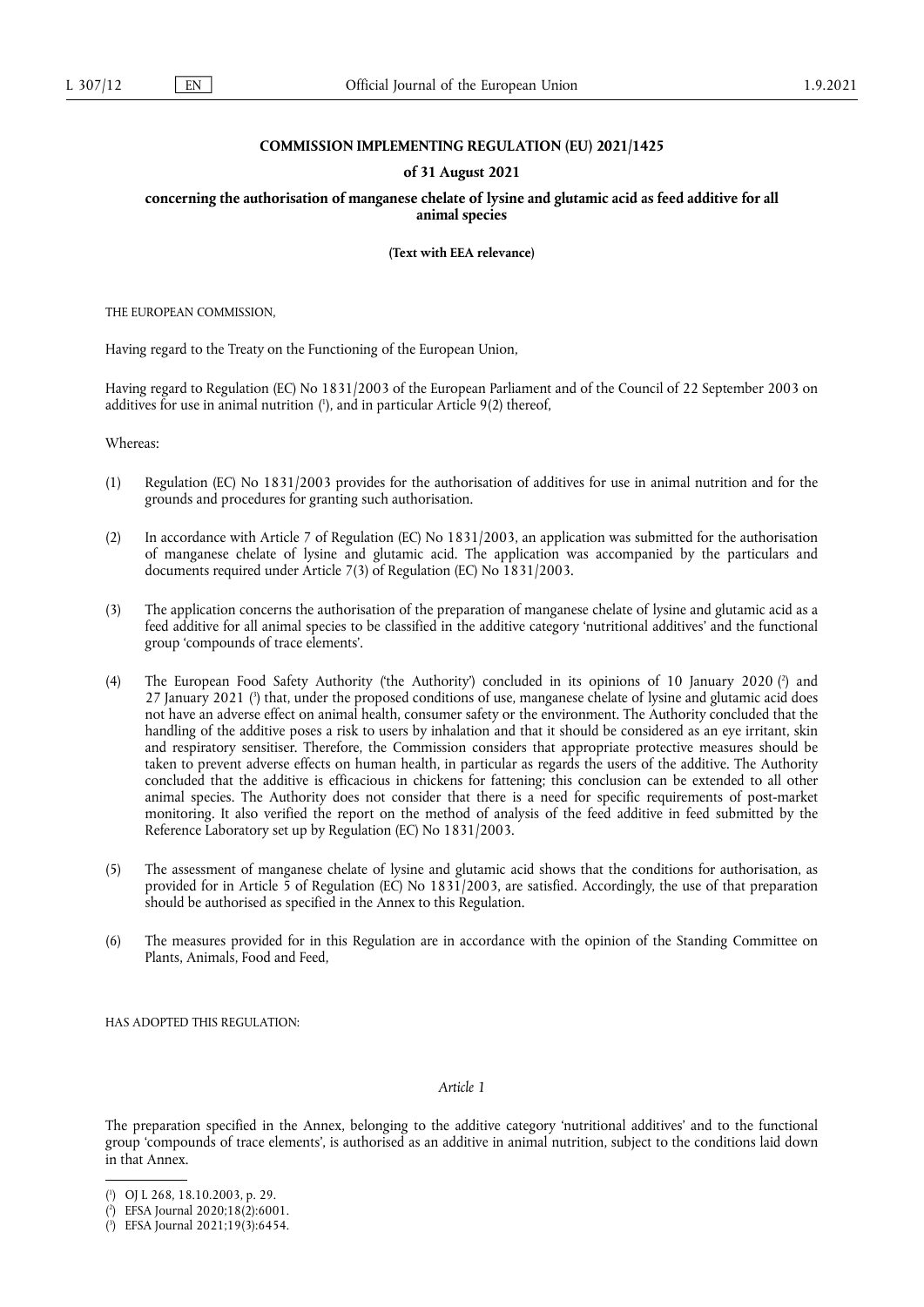## *Article 2*

This Regulation shall enter into force on the twentieth day following that of its publication in the *Official Journal of the European Union.*

This Regulation shall be binding in its entirety and directly applicable in all Member States.

Done at Brussels, 31 August 2021.

*For the Commission The President* Ursula VON DER LEYEN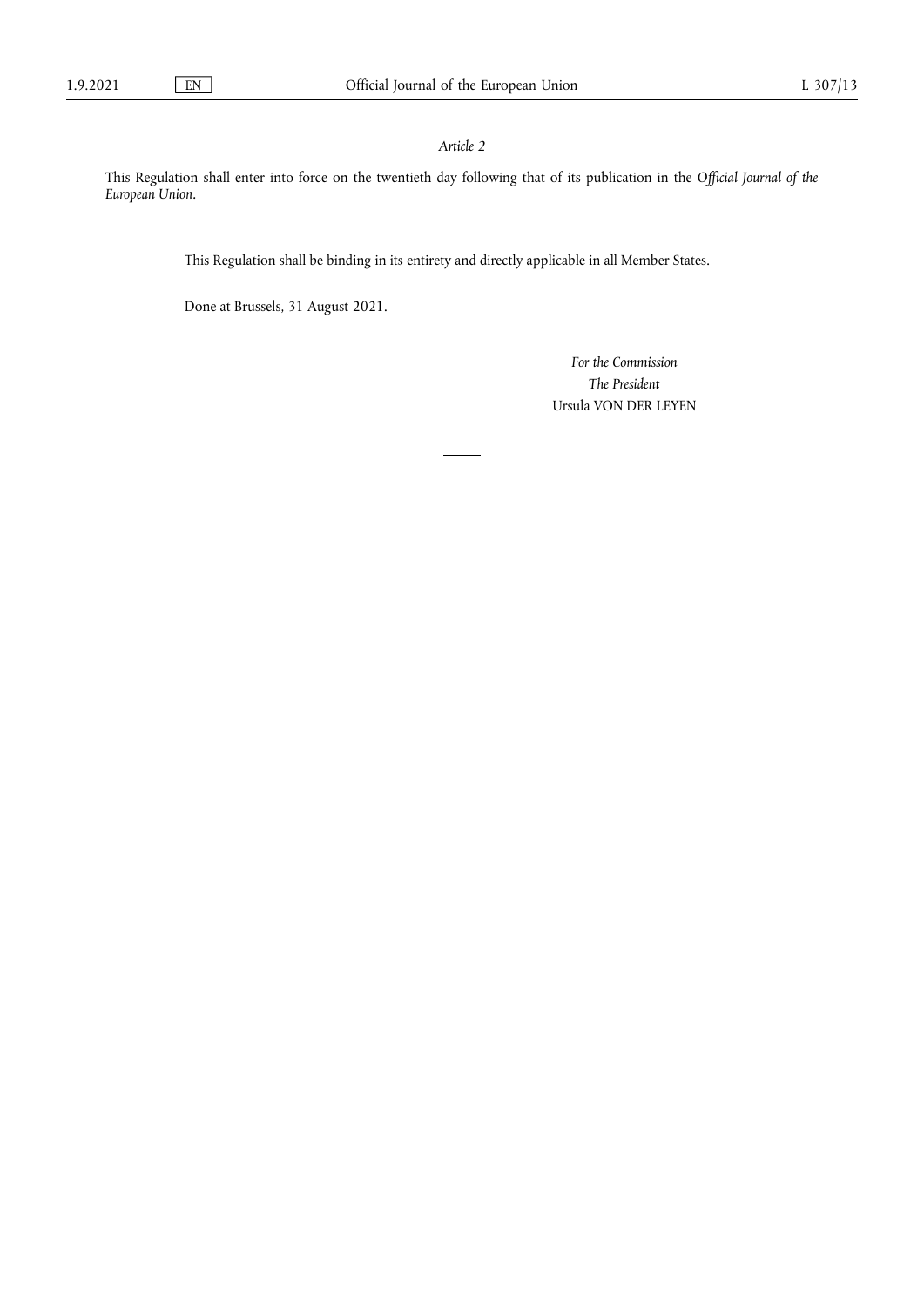$1.307/14$ 

 $\boxed{\text{EM}}$ 

| Identifica-<br>tion<br>number of<br>the additive | Name of<br>the holder<br>of<br>authorisa-<br>tion | Additive                                            | Composition, chemical formula,<br>description, analytical method                                                                                                                                                                                                                                                                                                                                                                                                                                                                                                                                                                              | Species or<br>category of<br>animal | Maximum<br>age | Minimum<br>Maximum content<br>content<br>Content of element (Mn) in<br>mg/kg of complete feed with a<br>moisture content of 12 % |                                                      | Other provisions                                                                                                                                                                                                                                                                                                                                                                                                                                                                                                                                                                                                                                                                                       | End of period of<br>authorisation |
|--------------------------------------------------|---------------------------------------------------|-----------------------------------------------------|-----------------------------------------------------------------------------------------------------------------------------------------------------------------------------------------------------------------------------------------------------------------------------------------------------------------------------------------------------------------------------------------------------------------------------------------------------------------------------------------------------------------------------------------------------------------------------------------------------------------------------------------------|-------------------------------------|----------------|----------------------------------------------------------------------------------------------------------------------------------|------------------------------------------------------|--------------------------------------------------------------------------------------------------------------------------------------------------------------------------------------------------------------------------------------------------------------------------------------------------------------------------------------------------------------------------------------------------------------------------------------------------------------------------------------------------------------------------------------------------------------------------------------------------------------------------------------------------------------------------------------------------------|-----------------------------------|
| Category: nutritional additives                  |                                                   | Functional group: compounds of trace elements       |                                                                                                                                                                                                                                                                                                                                                                                                                                                                                                                                                                                                                                               |                                     |                |                                                                                                                                  |                                                      |                                                                                                                                                                                                                                                                                                                                                                                                                                                                                                                                                                                                                                                                                                        |                                   |
| 3b509                                            | $\overline{a}$                                    | Manganese<br>chelate of lysine<br>and glutamic acid | Additive composition:<br>Preparation of chelates of manganese<br>with lysine and chelates of manganese<br>with glutamic acid in a ratio of 1:1 as a<br>powder with<br>a manganese content between 15<br>and 17 %,<br>a lysine content between 20<br>and 21,5 %,<br>a glutamic acid content between 22<br>and 24 %,<br>a maximum of 3,5 % moisture and<br>a maximum of 4 ppm nickel.<br>Characterisation of the active substances:<br>Chemical formulas:<br>Manganese-2,6-diaminohexanoic<br>acid, chloride and hydrogen sulfate<br>salt:<br>$C_6H_1_9ClN_2O_8SMn$<br>Manganese-2-aminopentanedioic<br>acid, sodium and hydrogen sulfate salt: | All animal<br>species               |                |                                                                                                                                  | Fish: 100 (total)<br>Other species:<br>$150$ (total) | 1. The additive shall be in-<br>corporated into feed in<br>the form of a premixture.<br>2. For users of the additive<br>and premixtures, feed<br>business operators shall<br>establish operational pro-<br>cedures and appropriate<br>organisational measures<br>to address the potential<br>risks by inhalation, der-<br>mal contact or eyes con-<br>tact, in particular due to<br>the content of heavy me-<br>including nickel.<br>tals<br>Where risks cannot be re-<br>duced to an acceptable le-<br>vel by these procedures<br>and measures, the addi-<br>tive and premixtures shall<br>be used with appropriate<br>personal<br>protective<br>including<br>equipment,<br>eyes, skin and breathing. | 21 September<br>2031              |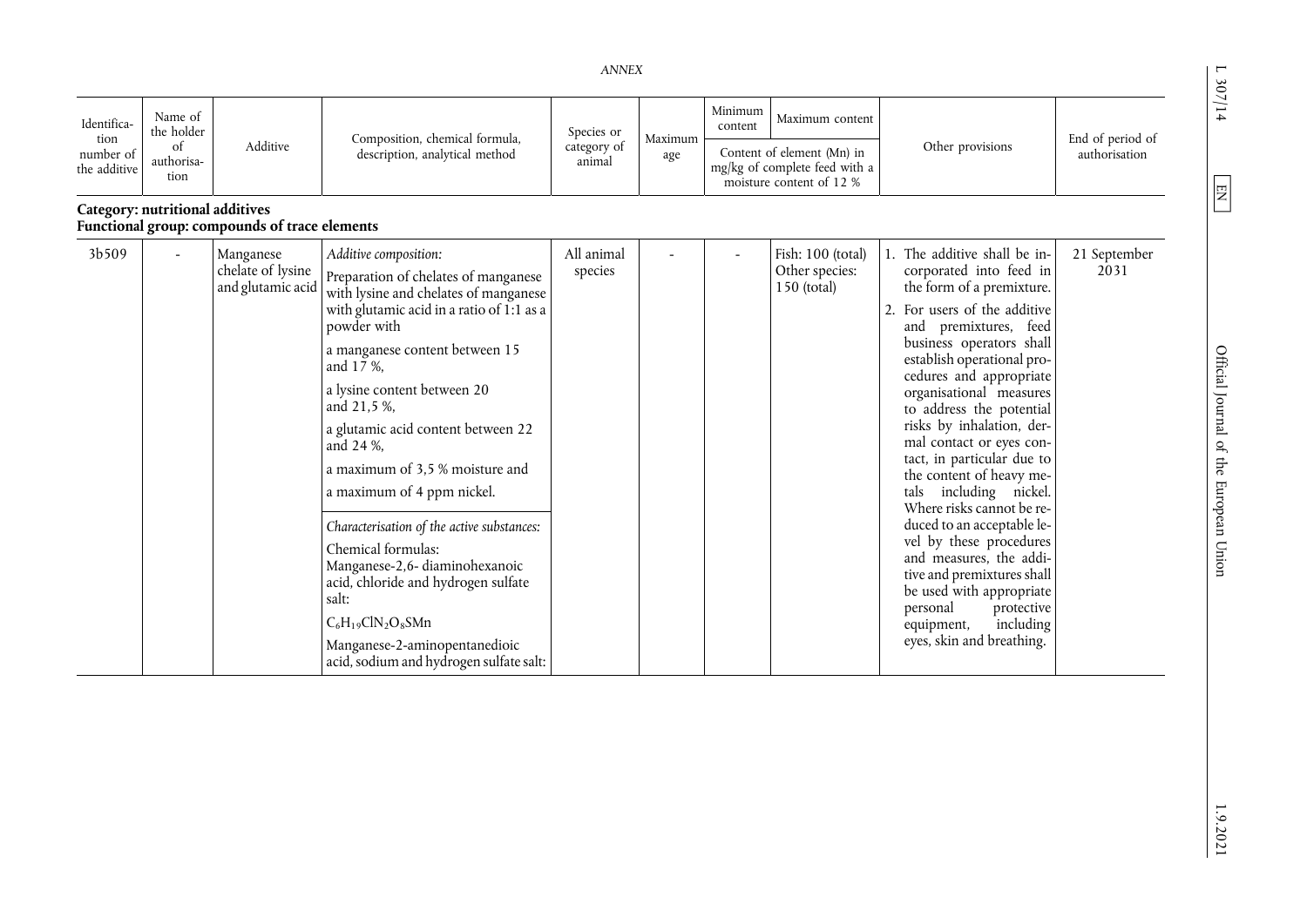<span id="page-3-0"></span>

|  | $C_5H_{10}NNaO_9SMn$                                                                                             |  |  |  | 1.9.2021                               |
|--|------------------------------------------------------------------------------------------------------------------|--|--|--|----------------------------------------|
|  | Analytical methods (*):                                                                                          |  |  |  |                                        |
|  | For the quantification of total<br>manganese in the feed additive and<br>premixtures:                            |  |  |  |                                        |
|  | - Atomic Absorption Spectrometry,<br>AAS (EN ISO $6869$ ); or                                                    |  |  |  | 罔                                      |
|  | - Inductively Coupled Plasma<br>Atomic Emission Spectrometry,<br>ICP-AES (EN 15510); or                          |  |  |  |                                        |
|  | Inductively Coupled Plasma -<br>Atomic Emission Spectrometry<br>after pressure digestion, ICP-AES<br>(EN 15621); |  |  |  |                                        |
|  | For the quantification of total<br>manganese in feed materials and<br>compound feed:                             |  |  |  | Official Journal of the European Union |
|  | - Atomic Absorption Spectrometry,<br>AAS (Commission Regulation (EC)<br>No 152/2009, Annex IV-C); or             |  |  |  |                                        |
|  | - Atomic Absorption Spectrometry,<br>AAS (EN ISO $6869$ ); or                                                    |  |  |  |                                        |
|  | - Inductively Coupled Plasma -<br>Atomic Emission Spectrometry,<br>ICP-AES (EN 15510); or                        |  |  |  |                                        |
|  | Inductively Coupled Plasma -<br>Atomic Emission Spectrometry<br>after pressure digestion, ICP-AES<br>(EN 15621). |  |  |  |                                        |
|  | For the quantification of the lysine and<br>glutamic acid content in the feed<br>additive:                       |  |  |  |                                        |
|  |                                                                                                                  |  |  |  |                                        |
|  |                                                                                                                  |  |  |  |                                        |
|  |                                                                                                                  |  |  |  | $\overline{a}$                         |
|  |                                                                                                                  |  |  |  | 307/15                                 |